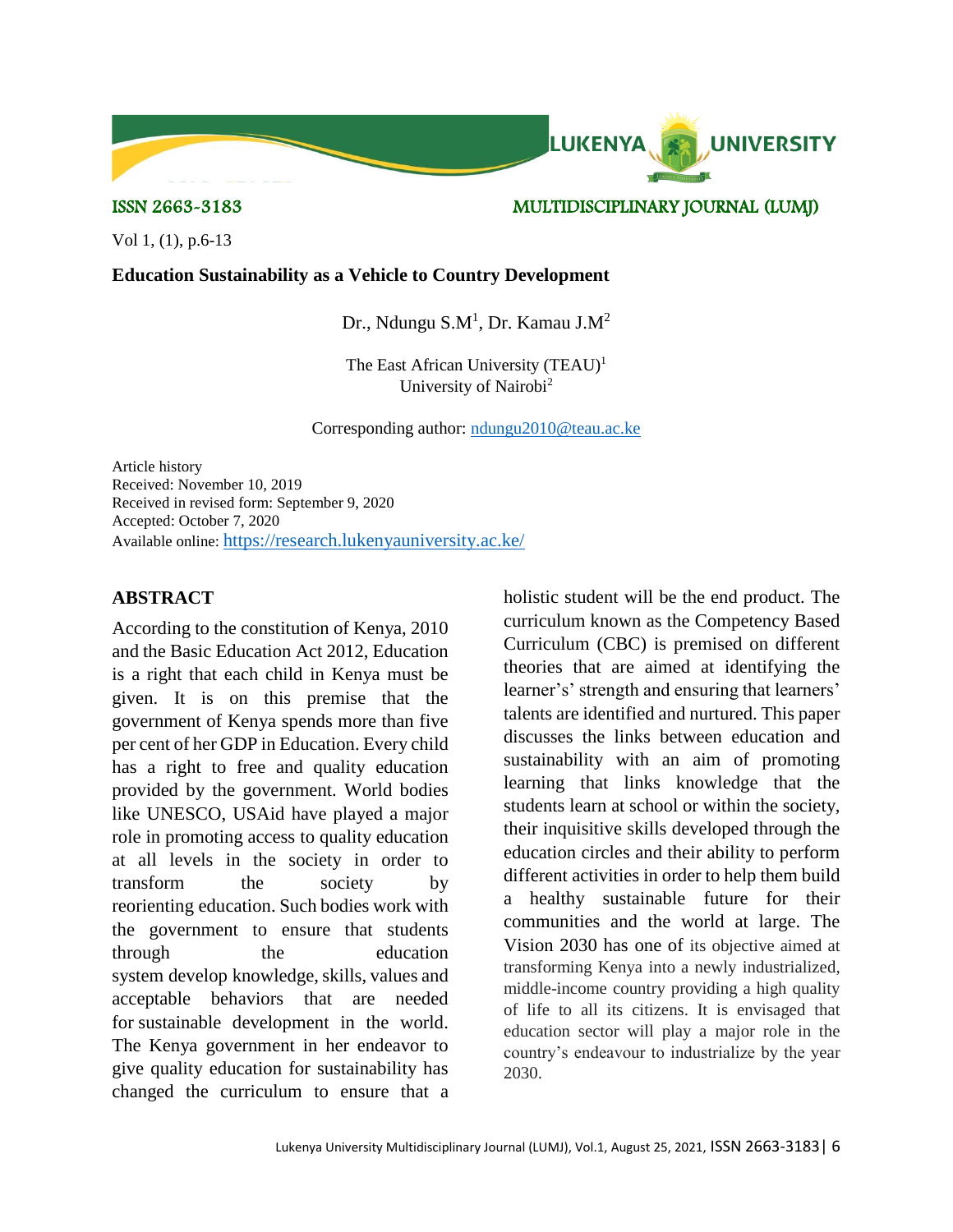Key words: Education, sustainability, curriculum, competency, development, Vision 2030

#### **1.0 INTRODUCTION**

Several reviews have been done to the Education curriculum in Kenya since the Ominde Commission in 1964. These have been described as curriculum reforms, curriculum change, curriculum review, and curriculum innovation. These reviews have been necessitated by various dynamics experienced in the world.

The education commissions and taskforces were formed and commissioned for a purpose. They were aimed at fulfilling Education for All (EFA) goals, MDG's (Millennium Development Goals), SDGs (Sustainable Development Goals) and Vision 2030. Despite various achievements, Kenya's education sector continued to face challenges which led to weak linkages between the education and the labor market. To a large extent, formal education has been focusing almost exclusively on academic specializations without proactively generating technical, vocational and other talents, skills and aptitudes to support the country's development agenda. The realization of these shortcomings led to the need for the change of the curriculum. The competence based Curriculum (CBC) is not only aimed at aligning education sector to the 2010 constitution but also to Vision 2030 which is aimed at turning around the country from being a developing one to a middle income country.

# **2.1 Government's Initiative: Why the government decided to change to CBC**

The 8-4-4 (that is, 8 years in primary school, 4 years in secondary school and 4 years at

university level) system of education which was over 30 years old was found not to be compatible with the labor market needs or employment which prompted the government and education stakeholders to come up with a new curriculum that would hopefully bridge the gap. The CBC (or 2-6-3-3-3) system that encompasses two years at pre-primary level, 6 years at primary and junior secondary level (3 years each), 3 years at senior secondary level and 3 years at university level came up as the identified alternative. The 8-4-4 system also proved to be broad and burdensome to learners.

The 8-4-4 system was criticized as having neglected the sectors which accelerate growth such as agriculture, construction and fishing among others resulting to skills imbalance in the job market causing unemployment among Kenyan youth which was at 40 % by 2020. Technical and Vocational Education and Training (TVET) was also included by the government as a key component of achieving Vision 2030. Therefore, the 2-6-3-3-3 system was identified as the ultimate remedy to limitations identified in 8-4-4 system of education as it is entirely skill based. The curriculum was piloted in May 2017 and September 2017 across 470 schools, 10 from each county in Kenya. Though an important exercise, the Kenya National Union of Teachers (KNUT) members raised concerns that, it was not the appropriate time for piloting and that the programme was being hurried. A better framework for implementation was required. Teacher's preparedness for the programme was also in question as well as provision of tools and workshops for art and craft.

According to the proposed new curriculum, there would be no examinations. However, children would be subjected to Continuous Assessment Tests (CATS) on skills acquired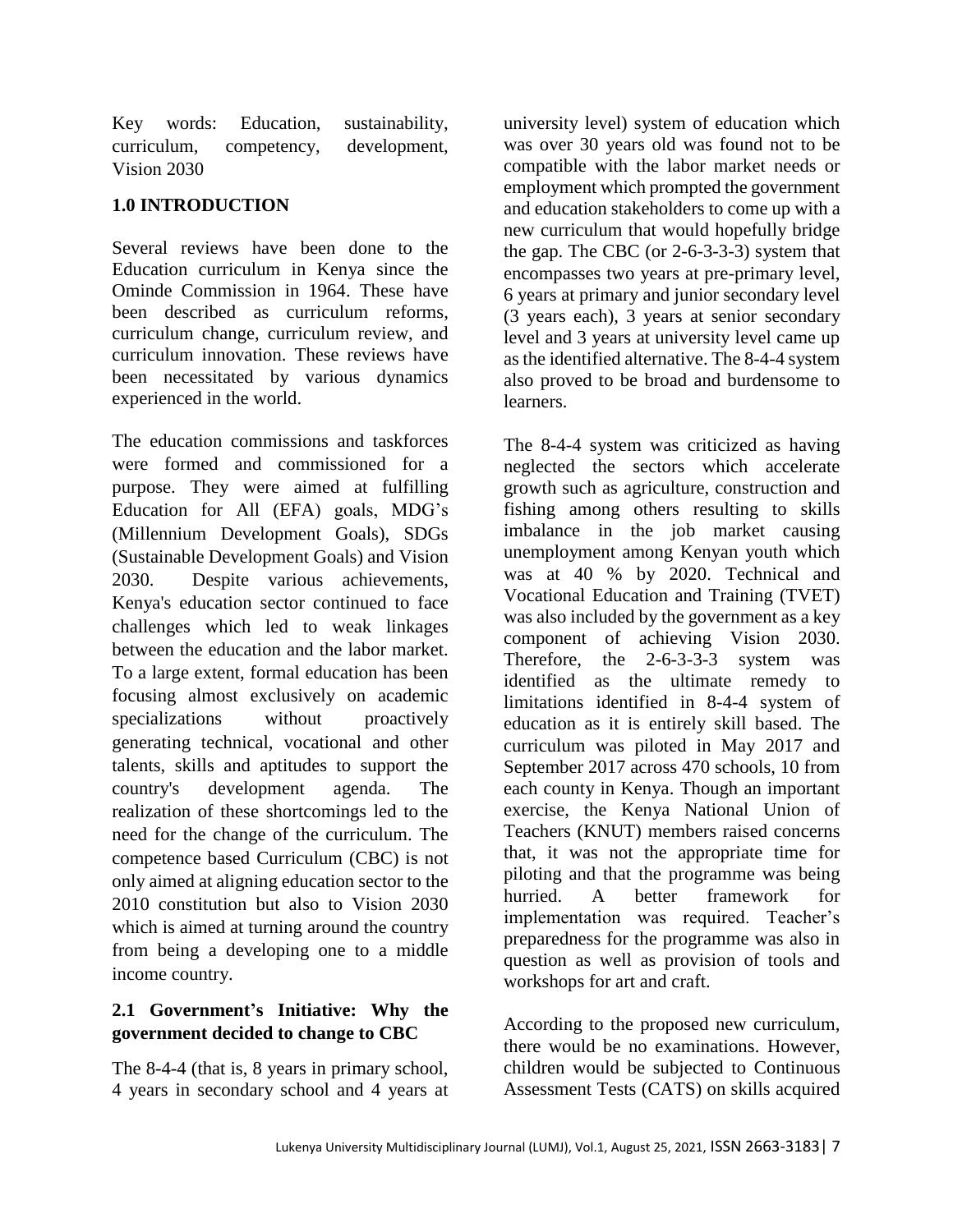as opposed to cramming for examinations. Children with special needs, wiould be incorporated in the curriculum which would integrate internet communication and technology (ICT) at all levels of education. Subjects in the new curriculum would include Kiswahili, English, Literacy and Mother tongue, Science, Social studies and agricultural activities. The first assessment was conducted in October 2019 to all the grade three learners across the country. The feedback from the assessment was shared by teachers within their respective schools. Grade four roll out started in earnest in January 2020. In Upper primary, children would take subjects including Kiswahili, English, Mathematics, Home Science, Agriculture, Science and Creative Arts, Moral and Life skills, Physical and Health education. Other subjects would be social studies (Citizenship, Geography and History) while there would also be an option of a foreign language such as French German Chinese and Arabic. Digital literacy, financial literacy and pertinent contemporary issues would be integrated across all learning areas. Children would then proceed to Junior secondary (grades 7, 8, 9) and then to Senior secondary which encompass grades 10, 11 and 12. Graduates of the system would later take vocational training or proceed to universities.

The new curriculum would however, require heavy spending to equip teachers with necessary skills and tools. This is because learning would incorporate practical sessions as opposed to oral teaching. Since teachers would be required to have small groups of students, shortage of teachers poses another challenge if quality education is to be maintained a major concern by the government. For example, by the year 2017, teacher deficit was estimated to be 87,000, though the Teachers' Service Commission (TSC) had promised to hire 5000 teachers by

June the same year. Further TSC intended to deploy 2205 more teachers to primary schools. On the side of infrastructure development, the government was yet to invest adequately, while the intentions of having 100 % transition from primary to secondary schools by 2018 was yet to be achieved (Henry Wanyama February 1, 2017).

## **3.0 Challenges faced by African Governments in Education sustainability**

The Ministry of Education, Science and Technology (MOEST) report (2015) outlined specific areas that constrained development of talents within the education curriculum. The areas mentioned included but not limited to inadequate training facilities and resource materials at all levels; over-emphasis on examinable subjects during delivery of curriculum at the expense of teaching of physical education, performing arts and other creative arts; parental and community attitude that de-emphasize co-curricular activities; low human resource capacity due to inadequate preparation of teacher trainees in co- curricular activities; and inadequate finance to implement, organize and coordinate the physical education performing arts and creative arts competitions.

To respond to these challenges, the government came up with strategies which were aimed at ensuring that co-curricular activities harnessed learner's potential and developed them into all rounded individuals with requisite skills knowledge, competences, values and attitudes**.** The strategies included **i**mproving coordination of the co-curricular activities at the grass root levels, increase funding to manage and provide adequate facilities and materials for co-curricular activities, identifying and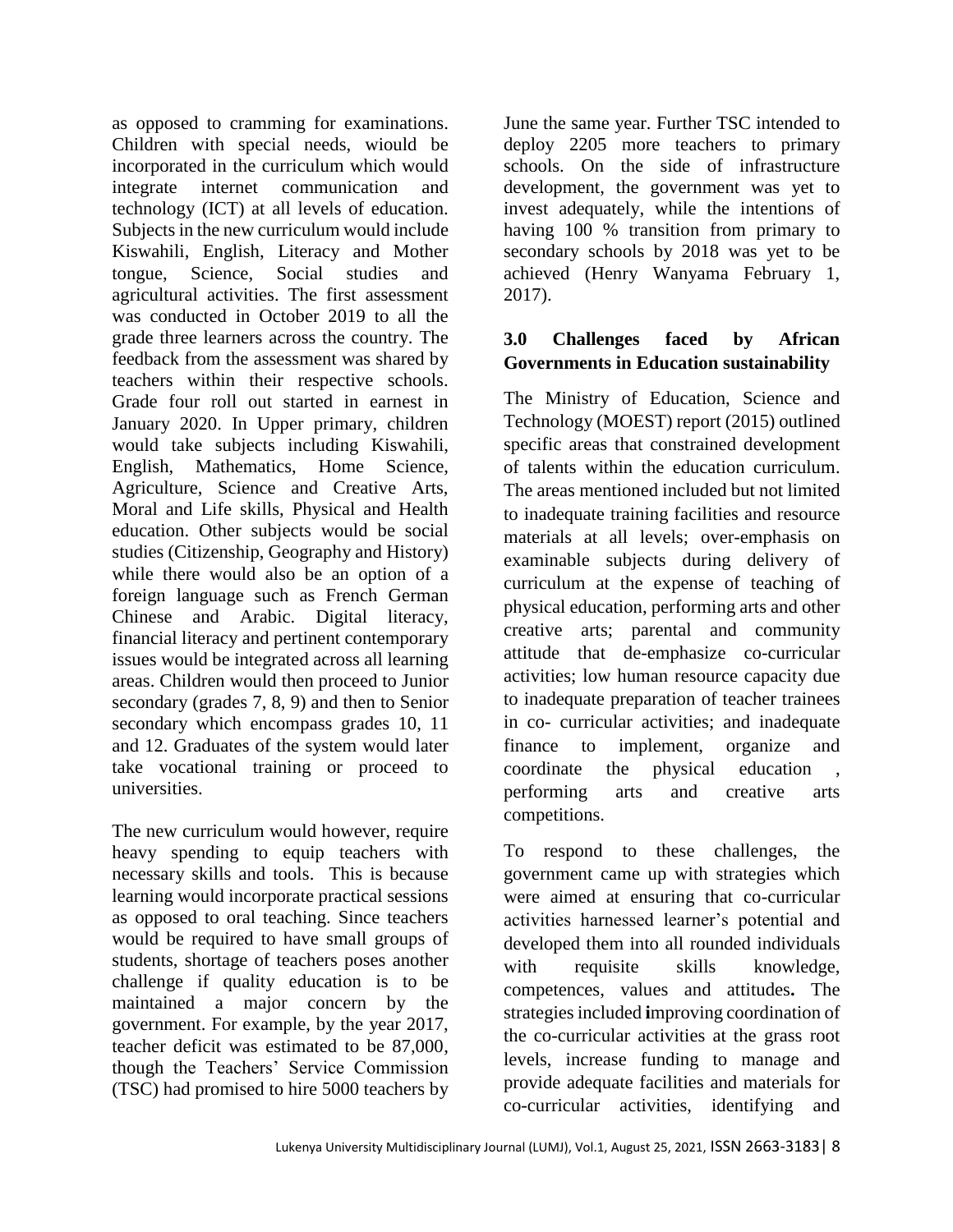equipping talent development centers and incorporating more partners to support cocurricular activities among others.

The Government developed the National Education Sector Plan (NESP) 2013-2018 programme for delivering the reforms required by the Basic Education Act of 2013; Sessional Paper No. 14 of 2012; Jubilee Manifesto (2012); Kenya Vision 2030; Medium Term Plan II (2013-2018) and the Constitution of Kenya 2010. Building on the achievements and lessons learnt from Kenya Education Sector Strategic Plan (KESSP) (2005 - 2010)**,** the NESP planning process incorporated the recommendations of the National Education Task Force, 2012. The sector plan as set out in NESP emphasizes a holistic and balanced development of the entire education sector. **T**he Basic Education Act (2013) on the other hand incorporated recommendations of the Taskforce on the realignment of education to the Constitution (2010) and Vision 2030 of 2013 (MOEST, 2015). The task force, curriculum change, sessional papers among others are all geared towards making the education in Kenya more competitive and a vehicle towards sustainable development

After the 7-4-2-3 (7 years at primary school, 4 years at ordinary secondary level (O-level), 2 years at advanced secondary level (A Level and 3 years at university) system of education, 8.4.4 system of education was introduced in 1985 to address the gap of transition from higher institutions of learning to the world of work. Though the system initially had noble intentions, it somehow proved expensive to be sustained, though, the aim was to shift education from being examination-oriented to a practical and technical curriculum which was to be enhanced through TVET. It is therefore

evident that the government of Kenya had positive initiatives aimed at ensuring that children in Kenya have access to quality basic education through Free Primary Education (FPE) and Free Day Secondary School Tuition. Through this, students would access Free Day School Tuition. The FPE and Free Day secondary school education which were introduced by the NARC government in 2003, have come a long way in helping the needy and poor families in their education. The wing to fly initiative pioneered by Equity bank, the KCB and Cooperative banks provide support to the needy students. Other financial institutions provide assistance to those who secure good marks in KCPE. The efforts are all geared towards making the students to continue with their studies uninterrupted.

The new curriculum was aimed at identifying the multi-talents that are exhibited by learners from early age with an aim of nurturing them. The school curriculum therefore recognizes and accommodates a syllabus that includes the discovery of gifts and talents among the learners. The new curriculum ensures that the talented and gifted students are identified regardless of where they are schooling (public or private schools). The notion that the well-known talent schools are private and costly has been addressed of by the new curriculum.

Vision 2030 may not be fully accomplished without focusing and enhancing creativity and innovations that the young and energetic children and the youth display in a variety of disciplines. The Ministry of Education and all stakeholders have endeavoured to bring a new curriculum that is holistic and allinclusive and has even accommodated all the groups in the society including the gifted and the talented. Efforts have been extended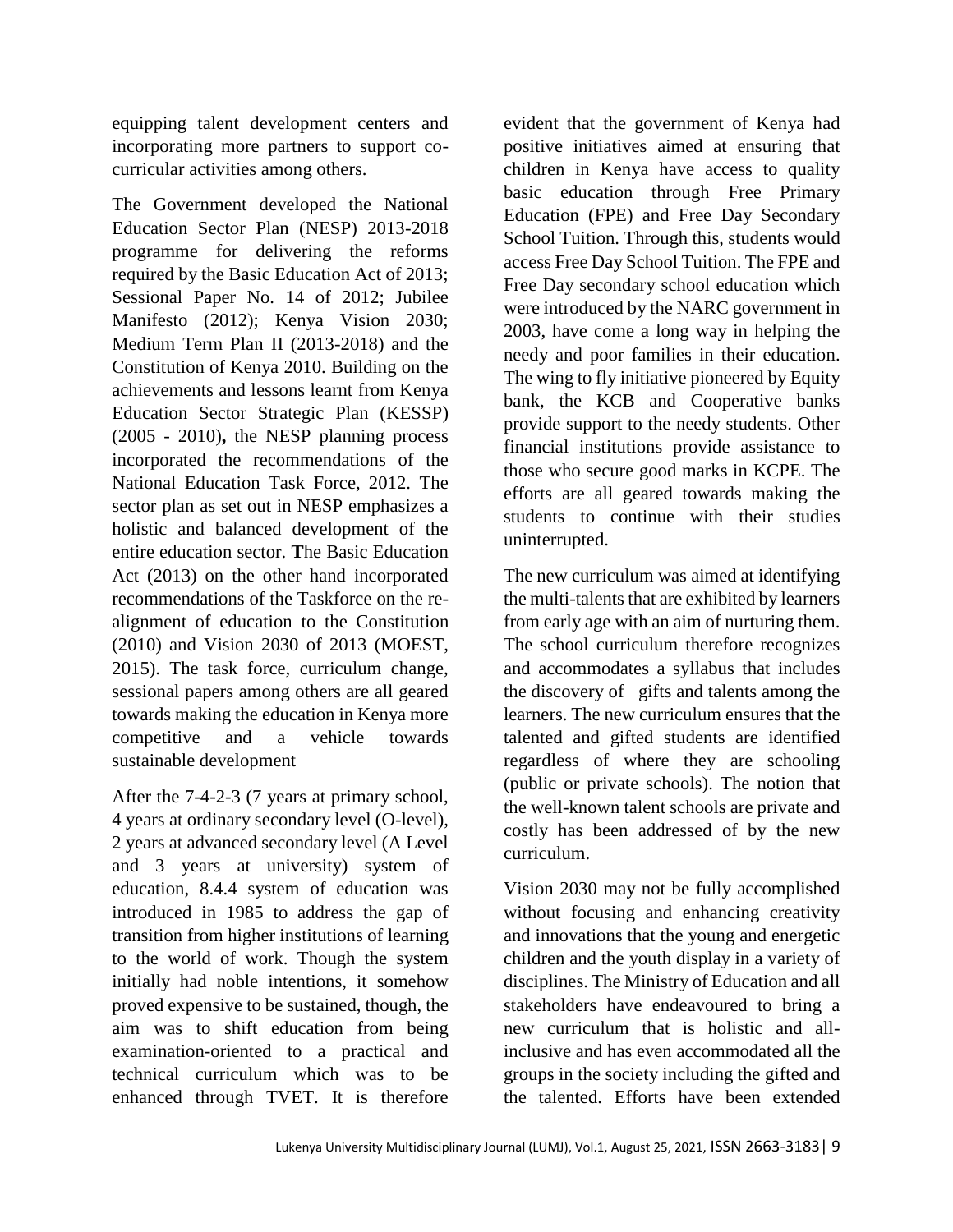further by the government by bringing to focus the recommendations made in MGDGs, SDGS, Vision 2030 and the Medium Term Plan II (2013-2018) strategies. According to African Population and Health Research Centre (APHRC), (2017), the changes proposed in the new curriculum (2 6 3 3) that the government of Kenya started to implement in 2018 are aligned to the vision of the new curriculum reform which aims at enabling every Kenyan to become an engaged, empowered and ethical citizen. This will be achieved by providing every Kenyan learner with world class standards in the skills and knowledge that they deserve, and which they need in order to thrive in the 21st century. However, with constrained resource provision in many public primary schools, the implementation process and sustainability of the new curriculum may find hindrances.

Another change in the new curriculum (CBC) is elimination of summative evaluation. This refers to examinations that are done at the end of 8 years of primary school, four years of secondary school, in the 8.4.4 system of education. Instead, it spreads out the evaluation throughout the duration of the child's stay in school. Children will be assessed based on their competencies, meaning their ability to apply knowledge and skills in performing various tasks within specific settings. This will help to determine the individual strengths and weaknesses of the learners. This initiative may probably raise hopes among the talented and gifted children though the preparation of assessment mechanisms of the same may prove to be a daunting challenge. Even though recommendations were made to train teachers on the identification of talents among children, fears have been raised that trainers/teachers may be unavailable ([\(UNICEF\)](https://www.unicef.org/evaldatabase/index_66242.html).

Life skills refer to both psychosocial and interpersonal skills that can assist people to make informed decisions, communicate effectively and develop coping and selfmanagement skills that would lead to a healthy and productive life. Accordingly, children would also be exposed to life skills from pre-primary in addition to all the other subjects that they would be taught. This would ensure that from an early age, children would have the opportunity to acquire the necessary skills to help them navigate life's challenges as they progress with their education. African Population and Health Research Centre (APHRC) has documented that the school is just one place where the teaching of life skills occurs. In the home and family setting, parents shape the attitudes, skills, and values that young people acquire. The new curriculum therefore offers parents the opportunity to be involved in their children's education. These empowered parents will take the initiative to participate in school, at home and within the community. More importantly, the curriculum will help ensure the holistic development of children within a friendly learning environment.

There are eight learning areas for lower primary. They include literacy; Kiswahili/sign language, English, indigenous language; mathematics; environment (science, social and agriculture); hygiene and nutrition; religious moral; and life skills activities; movement and creative activities (art, craft, music, and physical education). ICT will be a learning tool. Upper primary grades 4, 5 and 6 have similar subjects; only that home science, physical education and agriculture appear as independent subjects.

# **4.0 Areas of development accruing from education**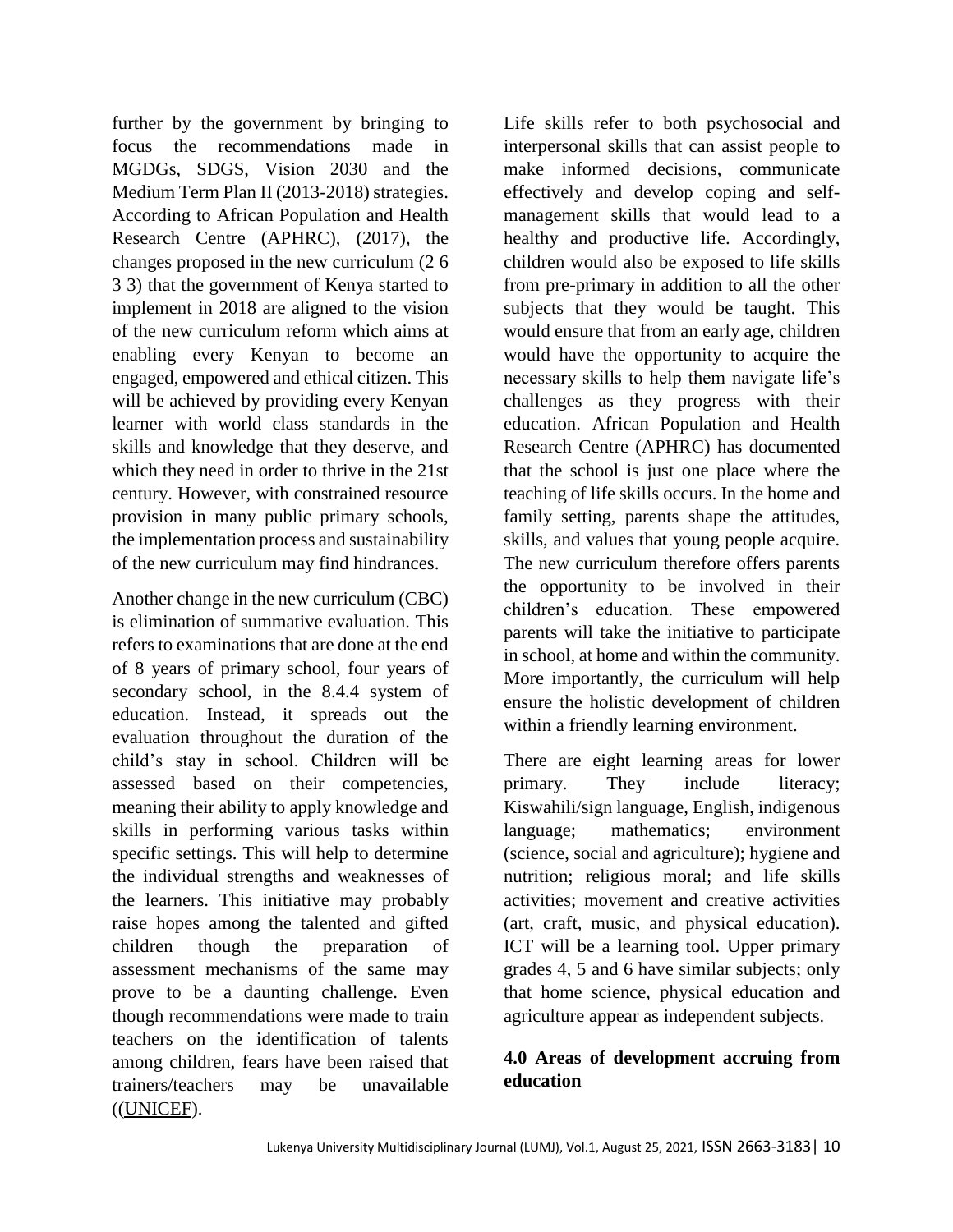The education system in Kenya should strive to prepare the learners with global viewpoints. Students graduating from local universities should be globally competitive. Their job markets should cross the borders of Kenya. Global education opens the eyes and minds to the realities of the globalized world. It creates mobility of manpower from one region to the other. According to the Kenya Bureau of Statistics (KBS), 2019, the amount of remittance by Kenyans who work outside the country has now exceeded the amount earned from tourism, agriculture and all the other major sectors. Education offered in Kenya should awaken the graduates to bring about a world of greater justice, equity and human rights for all. To Kenya, higher education should be seen as a catalyst that promotes economic growth, reduced poverty and ensures sustainable development. The heart of globalized education is enabling young people to participate in shaping a better, shared future for the world. Global education emphasizes the unity and interdependence of human society, develops a sense of self, and appreciation of cultural diversity affirmas social justice and human rights, and buils peace and actions for a sustainable future in different times and places. Global education promotes positive values and assists students to take responsibility for their actions and to see themselves as global citizens who can contribute to a more peaceful, just and sustainable world.

Global education raises the awareness of global challenges like poverty, unfair distribution of opportunities and resources, environmental degradation and climate change, violent conflicts and non-respect of human rights. It creates a deeper understanding of the complex underlying issues. It aims at changing people's attitudes

and encourages them to reflect on their own role in the world. It motivates and empowers people to become active as responsible global citizens.

Education for sustainability requires innovation in the education sector.

#### **4.1 Basic education content**

The basic education content was designed with a view of equipping the learners with the relevant knowledge that emphasizes on technology, innovation and entrepreneurship (Vision  $2030$ ). It incorporates development of the full capacities, living and working in dignity, enhancing the quality of lives, making informed decisions and continuing with learning as a life-long engagement. The New curriculum (CBC) would ensure that learners are not graded as failures in their assessments as they have inherent strengths that should be identified. Learners will be allowed to move to the next level based on their competency in skills and knowledge gained. This model is in line with most African countries specifically South Africa. Students can choose STEM (Sciences, Technology, Engineering, and Mathematics) subjects or move to Arts and Music among others. The content of the CBC emphasizes on the need for acquisition of skills, attitudes and knowledge and applying them in real life situations. Learners who show competency in Art subjects would move along that line. The curriculum is in line with the government vision 2030 initiatives of transforming Kenya into a "newly industrializing, middle-income country providing a high quality of life to all its citizens in a clean and secure environment.

#### **5.0 Conclusion and Recommendations**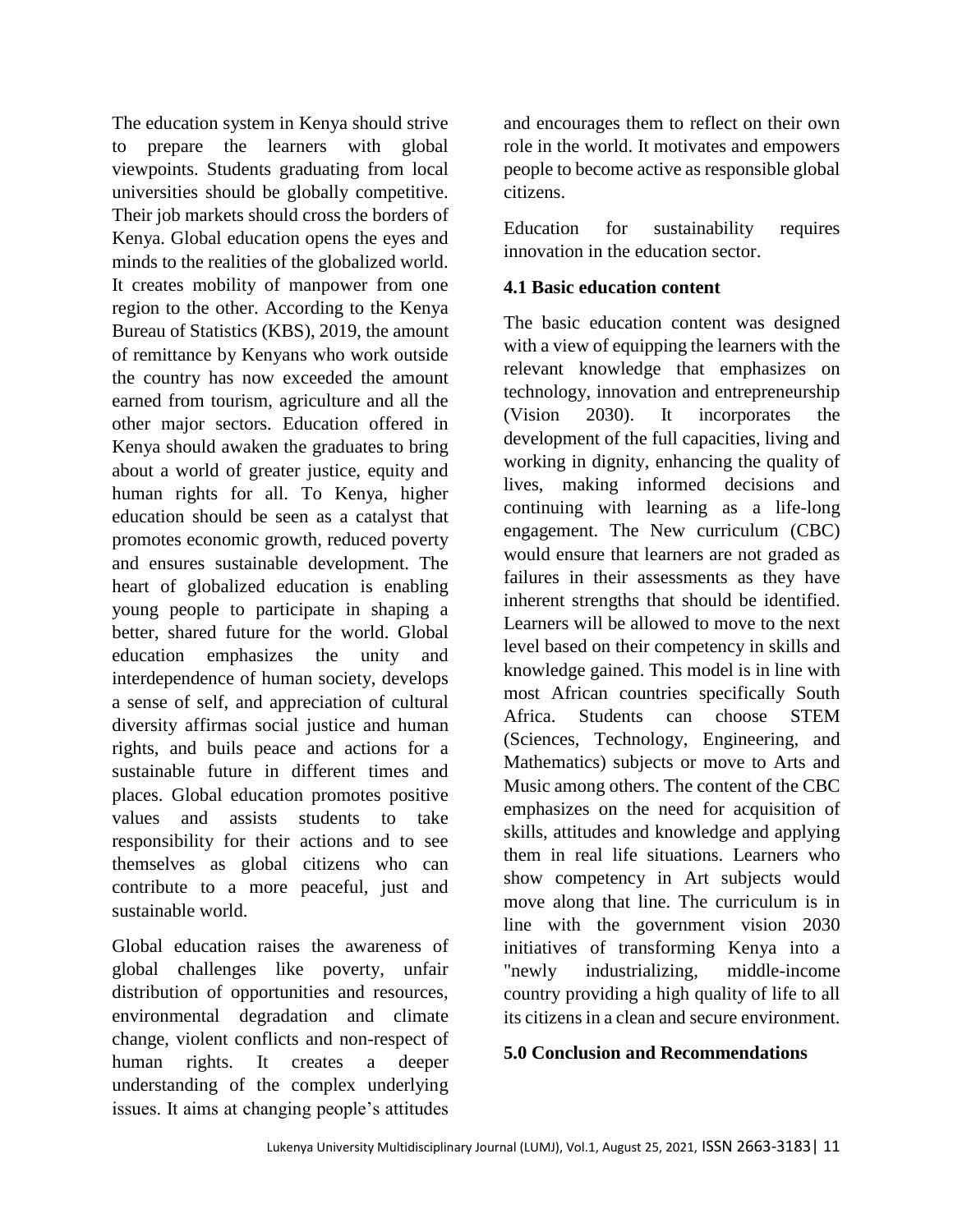Education in Kenya has gone through many changes. To sustain these changes, there is need for consistence in funding the sector. Sustaining curriculum for the country's development will involve working closely with development partners, NGOs, Private sector among others. There is need to assess the CBC as it progresses in order to mitigate any shortcomings

Kenya has continued to use a big proportion of her GDP on education. Curriculum change, task force, sessional papers and various commissions that were formed since independence tried to look into ways in which education in Kenya can be a tool of National development. This has remained to be the main pillar of various changes in the Education sector in Kenya.

Vision 2030 is a government initiative that would transform the country into a middle income country. Education sector has been considered as one of the vehicles trhough which the required transformation would be achieved. The need to change the curriculum

## **References**

- African Population and Health Research Center, (2010). *Low and High Performing Schools in Kenya: Do Teaching Styles Make a difference?* (Policy Brief No. 3). Nairobi: Author.
- Amutabi, M. N., (2003). The 8-4-4 system of Education. International Journal of Educational Development, 23 (2) 127-144

Brian, G. Winsome, R, & Gabriella

T., (2001). *Australians and Globalization. The Experience of Two Centuries,* Cambridge: Cambridge University Press

Davis, G. & Rimm, S., (1988). Education

to CBC was as result of the Vision 2030 initiative.

Being part of the global village, Kenya should not lag behind in her thirst to embrace the new world advancements. Some of the initiatives taken by the government include:

Recruitment of more teachers: However, the teacher student ratio in Kenya primary schools stands at 1: 60. This makes it difficult for learners to achieve the instructions as envisioned in CBC. Quality education will ensure better output. The large number of students is not commensurate with the number of classrooms or other facilities in schools.

Provision of bursaries to the needy, FPF and Free Day Secondary Education to improve access to education: This would ensure the disadvantaged members of our society have access to quality education. Other iniiatives undertaken by the government include: working closely with international agencies and institutions like UNESCO, USAid among others.

> of the Gifted and Talented (4<sup>th</sup> ed.) Boston: Al Ivn& Bacon

Gagne, F. (1999). *Tracking talents: For the*

 *identification of multiple talents*. Waco, TX: Prufrock Press.

Gagne, F. (2003). *Transforming gifts into talents*: Boston: Allyn & Bacon.

Gibson, K.L. (1992). *Ensuring identification of disadvantaged and culturally diverse gifted students in Queensland.* The Australasian Journal of Gifted Education,

KNEC, (2013). *Press Statement on Release of 2012 KCPE Examination by The*